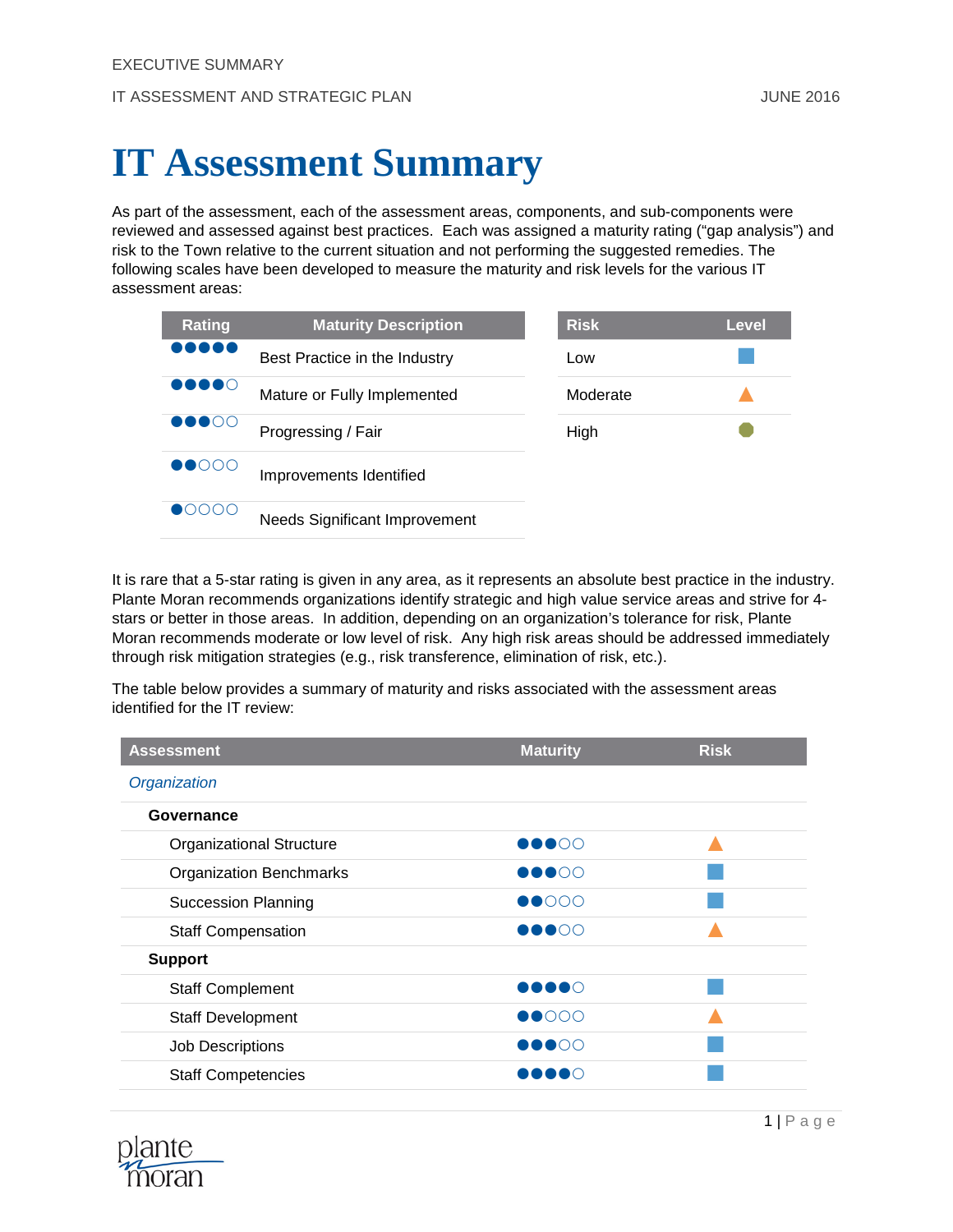## EXECUTIVE SUMMARY

# IT ASSESSMENT AND STRATEGIC PLAN **In the set of the STATEGIC PLAN** JUNE 2016

| <b>Performance Evaluations</b><br>DOOOO<br>$\bullet\bullet\circ\circ$<br>Recruiting<br><b>External Service Providers</b><br>$\bullet\bullet\circ\circ$<br>$\bullet$ 000<br><b>User Liaisons</b><br>$\bullet$ 000<br><b>Steering Committee Role</b><br>Service Level Agreements<br>$\bullet\bullet\circ\circ$<br><b>User Satisfaction</b><br>$\bullet\bullet\bullet\circ$<br>Responsiveness<br>Effectiveness<br>$\bullet\bullet\circ\circ$<br>Communication<br>$\bullet\bullet\circ\circ$<br><b>IT Leadership</b><br>Technical<br>00000<br>$\bullet$ 000<br><b>Business</b><br><b>Administration</b><br><b>Delivery</b><br>$\bullet$ 000<br>Project Management Approach<br>$\bullet$ 000<br><b>SLA Reporting</b><br>$\bullet$ 000<br>Problem Reporting<br>$\bullet$ 000<br>Helpdesk Administration<br>$\bullet$ 000<br>Network / Workstation Management<br>Software Deployment<br>$\bullet$ 000<br>00000<br><b>Application Development</b><br>$\bullet$ 000<br>Document Management<br><b>IT Strategy</b><br>$\bullet$ 000<br><b>Current Plans</b><br><b>Project Prioritization</b><br>$\bullet$ 000<br>$\bullet$ 000<br><b>Technology Procurement</b><br><b>Budgeting</b><br>$\bullet\bullet\circ\circ$<br>$\bullet$ 000<br>Project Portfolio Management<br><b>Business Case Development</b><br>$\bullet$ 000<br><b>Standards</b><br>$\bullet\bullet\circ\circ$<br><b>Planning Process</b><br>$\bullet$ 000<br><b>Policy</b> | <b>Assessment</b> | <b>Maturity</b> | <b>Risk</b> |
|-----------------------------------------------------------------------------------------------------------------------------------------------------------------------------------------------------------------------------------------------------------------------------------------------------------------------------------------------------------------------------------------------------------------------------------------------------------------------------------------------------------------------------------------------------------------------------------------------------------------------------------------------------------------------------------------------------------------------------------------------------------------------------------------------------------------------------------------------------------------------------------------------------------------------------------------------------------------------------------------------------------------------------------------------------------------------------------------------------------------------------------------------------------------------------------------------------------------------------------------------------------------------------------------------------------------------------------------------------------------------------------------------------------------------------|-------------------|-----------------|-------------|
|                                                                                                                                                                                                                                                                                                                                                                                                                                                                                                                                                                                                                                                                                                                                                                                                                                                                                                                                                                                                                                                                                                                                                                                                                                                                                                                                                                                                                             |                   |                 |             |
|                                                                                                                                                                                                                                                                                                                                                                                                                                                                                                                                                                                                                                                                                                                                                                                                                                                                                                                                                                                                                                                                                                                                                                                                                                                                                                                                                                                                                             |                   |                 |             |
|                                                                                                                                                                                                                                                                                                                                                                                                                                                                                                                                                                                                                                                                                                                                                                                                                                                                                                                                                                                                                                                                                                                                                                                                                                                                                                                                                                                                                             |                   |                 |             |
|                                                                                                                                                                                                                                                                                                                                                                                                                                                                                                                                                                                                                                                                                                                                                                                                                                                                                                                                                                                                                                                                                                                                                                                                                                                                                                                                                                                                                             |                   |                 |             |
|                                                                                                                                                                                                                                                                                                                                                                                                                                                                                                                                                                                                                                                                                                                                                                                                                                                                                                                                                                                                                                                                                                                                                                                                                                                                                                                                                                                                                             |                   |                 |             |
|                                                                                                                                                                                                                                                                                                                                                                                                                                                                                                                                                                                                                                                                                                                                                                                                                                                                                                                                                                                                                                                                                                                                                                                                                                                                                                                                                                                                                             |                   |                 |             |
|                                                                                                                                                                                                                                                                                                                                                                                                                                                                                                                                                                                                                                                                                                                                                                                                                                                                                                                                                                                                                                                                                                                                                                                                                                                                                                                                                                                                                             |                   |                 |             |
|                                                                                                                                                                                                                                                                                                                                                                                                                                                                                                                                                                                                                                                                                                                                                                                                                                                                                                                                                                                                                                                                                                                                                                                                                                                                                                                                                                                                                             |                   |                 |             |
|                                                                                                                                                                                                                                                                                                                                                                                                                                                                                                                                                                                                                                                                                                                                                                                                                                                                                                                                                                                                                                                                                                                                                                                                                                                                                                                                                                                                                             |                   |                 |             |
|                                                                                                                                                                                                                                                                                                                                                                                                                                                                                                                                                                                                                                                                                                                                                                                                                                                                                                                                                                                                                                                                                                                                                                                                                                                                                                                                                                                                                             |                   |                 |             |
|                                                                                                                                                                                                                                                                                                                                                                                                                                                                                                                                                                                                                                                                                                                                                                                                                                                                                                                                                                                                                                                                                                                                                                                                                                                                                                                                                                                                                             |                   |                 |             |
|                                                                                                                                                                                                                                                                                                                                                                                                                                                                                                                                                                                                                                                                                                                                                                                                                                                                                                                                                                                                                                                                                                                                                                                                                                                                                                                                                                                                                             |                   |                 |             |
|                                                                                                                                                                                                                                                                                                                                                                                                                                                                                                                                                                                                                                                                                                                                                                                                                                                                                                                                                                                                                                                                                                                                                                                                                                                                                                                                                                                                                             |                   |                 |             |
|                                                                                                                                                                                                                                                                                                                                                                                                                                                                                                                                                                                                                                                                                                                                                                                                                                                                                                                                                                                                                                                                                                                                                                                                                                                                                                                                                                                                                             |                   |                 |             |
|                                                                                                                                                                                                                                                                                                                                                                                                                                                                                                                                                                                                                                                                                                                                                                                                                                                                                                                                                                                                                                                                                                                                                                                                                                                                                                                                                                                                                             |                   |                 |             |
|                                                                                                                                                                                                                                                                                                                                                                                                                                                                                                                                                                                                                                                                                                                                                                                                                                                                                                                                                                                                                                                                                                                                                                                                                                                                                                                                                                                                                             |                   |                 |             |
|                                                                                                                                                                                                                                                                                                                                                                                                                                                                                                                                                                                                                                                                                                                                                                                                                                                                                                                                                                                                                                                                                                                                                                                                                                                                                                                                                                                                                             |                   |                 |             |
|                                                                                                                                                                                                                                                                                                                                                                                                                                                                                                                                                                                                                                                                                                                                                                                                                                                                                                                                                                                                                                                                                                                                                                                                                                                                                                                                                                                                                             |                   |                 |             |
|                                                                                                                                                                                                                                                                                                                                                                                                                                                                                                                                                                                                                                                                                                                                                                                                                                                                                                                                                                                                                                                                                                                                                                                                                                                                                                                                                                                                                             |                   |                 |             |
|                                                                                                                                                                                                                                                                                                                                                                                                                                                                                                                                                                                                                                                                                                                                                                                                                                                                                                                                                                                                                                                                                                                                                                                                                                                                                                                                                                                                                             |                   |                 |             |
|                                                                                                                                                                                                                                                                                                                                                                                                                                                                                                                                                                                                                                                                                                                                                                                                                                                                                                                                                                                                                                                                                                                                                                                                                                                                                                                                                                                                                             |                   |                 |             |
|                                                                                                                                                                                                                                                                                                                                                                                                                                                                                                                                                                                                                                                                                                                                                                                                                                                                                                                                                                                                                                                                                                                                                                                                                                                                                                                                                                                                                             |                   |                 |             |
|                                                                                                                                                                                                                                                                                                                                                                                                                                                                                                                                                                                                                                                                                                                                                                                                                                                                                                                                                                                                                                                                                                                                                                                                                                                                                                                                                                                                                             |                   |                 |             |
|                                                                                                                                                                                                                                                                                                                                                                                                                                                                                                                                                                                                                                                                                                                                                                                                                                                                                                                                                                                                                                                                                                                                                                                                                                                                                                                                                                                                                             |                   |                 |             |
|                                                                                                                                                                                                                                                                                                                                                                                                                                                                                                                                                                                                                                                                                                                                                                                                                                                                                                                                                                                                                                                                                                                                                                                                                                                                                                                                                                                                                             |                   |                 |             |
|                                                                                                                                                                                                                                                                                                                                                                                                                                                                                                                                                                                                                                                                                                                                                                                                                                                                                                                                                                                                                                                                                                                                                                                                                                                                                                                                                                                                                             |                   |                 |             |
|                                                                                                                                                                                                                                                                                                                                                                                                                                                                                                                                                                                                                                                                                                                                                                                                                                                                                                                                                                                                                                                                                                                                                                                                                                                                                                                                                                                                                             |                   |                 |             |
|                                                                                                                                                                                                                                                                                                                                                                                                                                                                                                                                                                                                                                                                                                                                                                                                                                                                                                                                                                                                                                                                                                                                                                                                                                                                                                                                                                                                                             |                   |                 |             |
|                                                                                                                                                                                                                                                                                                                                                                                                                                                                                                                                                                                                                                                                                                                                                                                                                                                                                                                                                                                                                                                                                                                                                                                                                                                                                                                                                                                                                             |                   |                 |             |
|                                                                                                                                                                                                                                                                                                                                                                                                                                                                                                                                                                                                                                                                                                                                                                                                                                                                                                                                                                                                                                                                                                                                                                                                                                                                                                                                                                                                                             |                   |                 |             |
|                                                                                                                                                                                                                                                                                                                                                                                                                                                                                                                                                                                                                                                                                                                                                                                                                                                                                                                                                                                                                                                                                                                                                                                                                                                                                                                                                                                                                             |                   |                 |             |
|                                                                                                                                                                                                                                                                                                                                                                                                                                                                                                                                                                                                                                                                                                                                                                                                                                                                                                                                                                                                                                                                                                                                                                                                                                                                                                                                                                                                                             |                   |                 |             |
|                                                                                                                                                                                                                                                                                                                                                                                                                                                                                                                                                                                                                                                                                                                                                                                                                                                                                                                                                                                                                                                                                                                                                                                                                                                                                                                                                                                                                             |                   |                 |             |

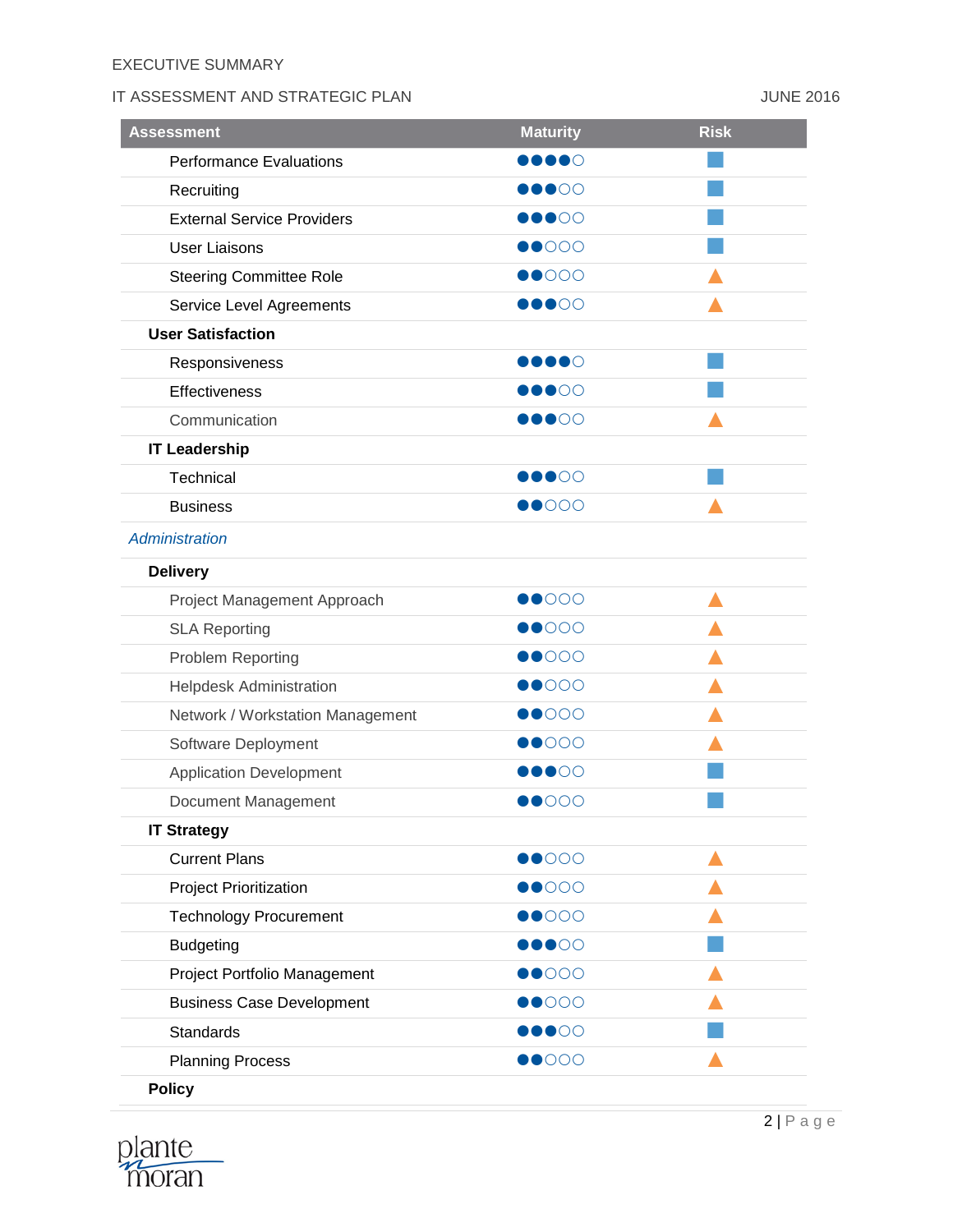# IT ASSESSMENT AND STRATEGIC PLAN AND STRATEGIC PLAN

| <b>Assessment</b>                       | <b>Maturity</b>                   | <b>Risk</b> |
|-----------------------------------------|-----------------------------------|-------------|
| <b>User Policies &amp; Procedures</b>   | $\bullet\bullet\circ\circ$        |             |
| <b>IT Policies and Procedures</b>       | $\bullet$ 000                     |             |
| <b>Business Continuity Planning</b>     | $\bullet$ 000                     |             |
| <b>Security Management</b>              | $\bullet$ 000                     |             |
| Disaster Recovery                       | $\bullet$ 000                     |             |
| <b>Technology</b>                       |                                   |             |
| <b>Internet</b>                         |                                   |             |
| <b>Remote Access</b>                    | $\bullet\bullet\bullet\circ\circ$ |             |
| Website & Security                      | $\bullet\bullet\circ\circ$        |             |
| Web Strategy                            | $\bullet\bullet\circ\circ$        |             |
| <b>Cloud Computing</b>                  | $\bullet$ 000                     |             |
| Data                                    |                                   |             |
| Data Backup                             | $\bullet\bullet\bullet\circ\circ$ |             |
| <b>Network (LAN/WAN)</b>                |                                   |             |
| Servers/Storage                         | $\bullet\bullet\circ\circ$        |             |
| <b>NOS</b>                              | $\bullet$ 000                     |             |
| Network                                 | $\bullet\bullet\bullet\circ\circ$ |             |
| <b>Applications</b>                     |                                   |             |
| <b>Enterprise Software Applications</b> | $\bullet\bullet\circ\circ$        |             |
| Line of Business Applications           | $\bullet\bullet\circ\circ$        |             |
| Reporting/Analytics                     | $\bullet$ 000                     |             |
| Integration                             | $\bullet$ 000                     |             |
| <b>End-User Computing</b>               |                                   |             |
| <b>Workstation Strategy</b>             | $\bullet\bullet\bullet\circ\circ$ |             |
| <b>Printer Strategy</b>                 | $\bullet$ 00                      |             |
| <b>Office Automation</b>                | $\bullet$ 000                     |             |

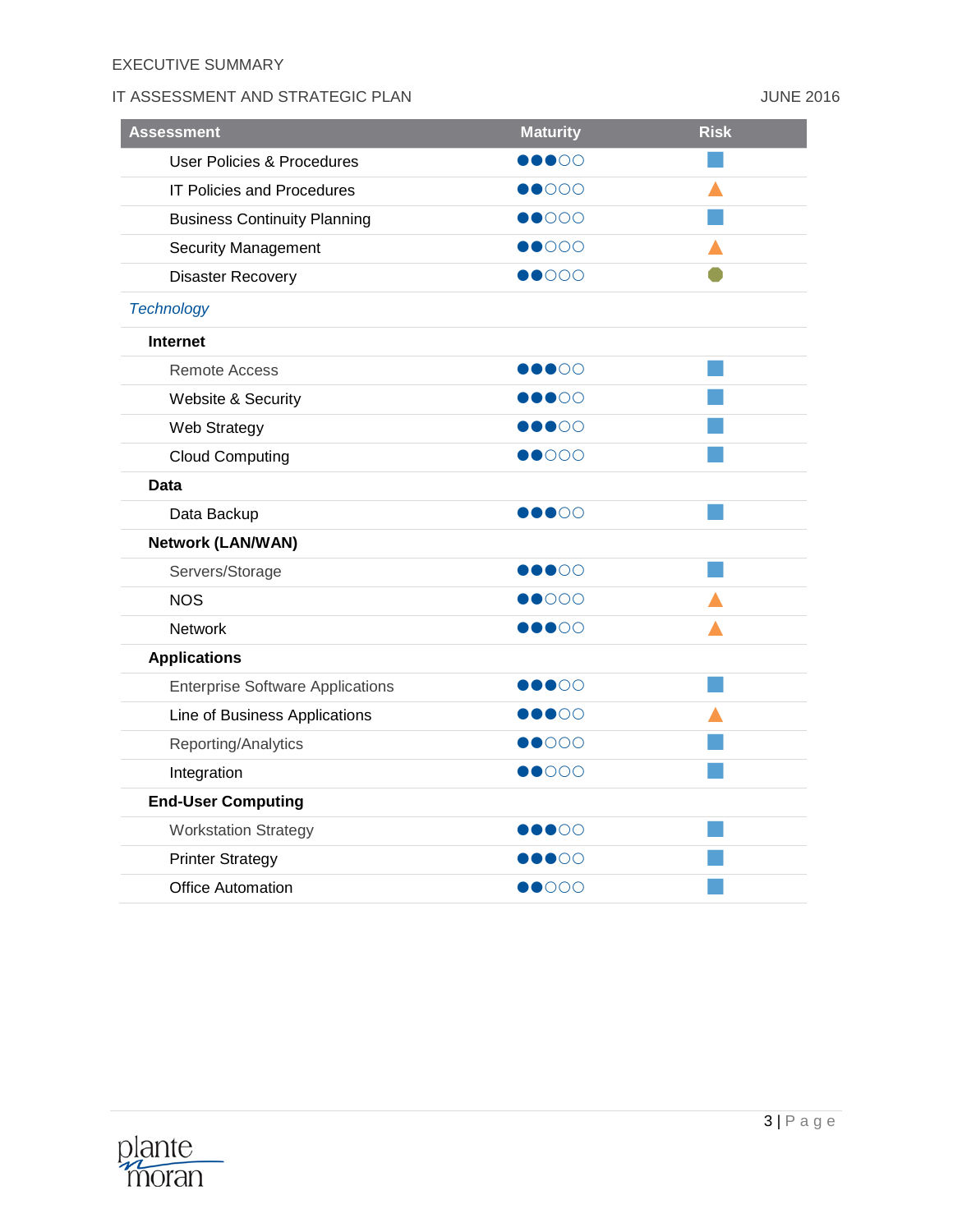# **Key Recommendations**

- 1) **IT Governance Process.** We recommend establishing a formalized IT governance process including an IT steering committee. For many municipalities, the management team serves as this committee by allocating a portion of its weekly meeting agenda to technology topics. Topics will include:
	- a. IT policy
	- b. IT spending priorities
	- c. IT standards
	- d. Major projects and ROI

An IT governance model will be included for consideration by the Town during future Visioning and Strategic Planning activities. The cost of this recommendation is nominal, but the benefits to Nantucket will be significant. These benefits will include:

- a. IT policies to allow for full implementation and integration of systems and data
- b. IT standards and protocols to encourage efficiency
- c. Enhanced IT decision making and greater clarity for IT staff
- d. A prioritization and decision making process that includes all stakeholders
- 2) **Project Management/Project Portfolio Management.** We highly recommend a formal and more structured approach to project management. These disciplines will ensure that projects are completed on time and on budget so that project benefits are realized by the Town. Currently, there is no formal project portfolio management methodology to manage the IT workload. This is a key best practice to an efficient and effective IT organization. The costs of this will be limited to training of key staff; the benefits will extend to every future project.
- 3) **Project Request Process.** We highly recommend formalizing and consistently communicating a standard process for initiating and reporting on project requests. Information Technology's customers are universally unaware of the current process is for requesting a project, based on the interviews.

As a part of defining and formalizing the process, make sure the following elements are included:

- a. A clear definition of what constitutes a project.
- b. A clear consistent mechanism such as web-based form, for initiating a project request.
- c. A consistent method and approach for prioritizing project requests. IT governance will play an important role in this process.
- d. A mechanism for reporting information regarding the project request back to the project requestor.
- e. A clean transition between request, approval, and initiation processes.
- 4) **IT Metrics.** We recommend further defining IT performance measures and service standards, including defining implementation timelines for all projects, and incorporating these into a service level agreement (SLA) with the Town's technology users. We observed little reliance on actual data to drive performance as well as a number of "lingering" projects. A few strategically placed performance standards can improve productivity and IT staff morale.

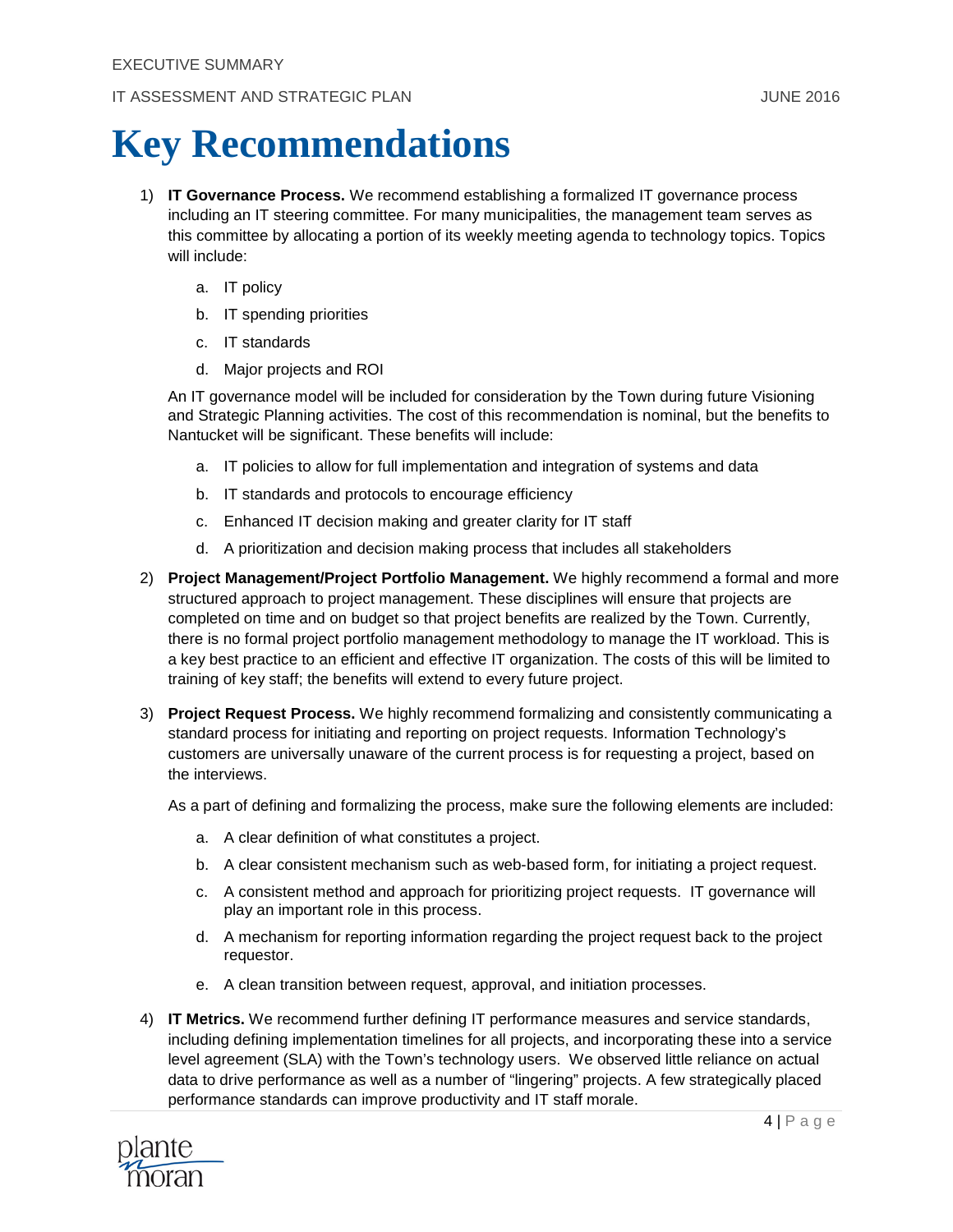5) **Internet Connectivity and Cloud Computing.** The Town's unique island geography creates challenges with internet connectivity that its mainland peers will not encounter. The Town's internet connection is supplied by Comcast via its fiber optic cable that is run under the ocean from the mainland to Nantucket. According to staff reports, there have been times when the entire island loses internet connectivity due to the single point of failure with this connection, so the Town is reluctant to host significant applications off-premise (cloud) without a backup plan in place.

We recommend that this does not deter the Town from evaluating and implementing cloud-based applications when the existing applications near the end of their useful life. This recommendation assumes that the Town conducts due diligence in its software selection process that includes a requirement for the application to be able to operate offline during an internet outage and sync to the cloud server when the connection resumes. This functionality is becoming fairly common in cloud-based applications.

Cloud-based applications have some advantages that could benefit the Town's IT operations:

- a. Decreased technical administration workload for Town IT staff. There would be potential cost savings associated with reduced demands on IT personnel related to software maintenance and infrastructure.
- b. Reduced capital expenses related to hardware and software licenses.
- c. Typically, there are fewer workstation software installation requirements, potentially lengthening workstation replacement cycles.
- d. The software vendor is responsible for installing the system and for the system's subsequent support. Technical issues can often be immediately isolated to the software client or host application providing the software.
- e. The Town would be able to predict and control costs more accurately, which are based on the negotiated subscription contract.
- 6) **Workload and Staffing.** The IT & GIS Department is currently staffed by five full-time resources and one part-time resource. This current staffing shortfall leaves the IT department shorthanded when handling its various daily responsibilities, which includes:
	- Help desk
	- Training
	- Software maintenance
	- Hardware maintenance
	- Clerical duties (e.g., contract management and AP processes)

The IT department and its end users also identified a gap in the help desk's after-hours availability for the departments that operate outside of the 8:00 a.m. to 4:00 p.m. workday. Some of these responsibilities, such as hardware and software maintenance, could be shifted to third parties by evaluating cloud hosting options when the Town's enterprise applications approach the end of their useful life. Additionally, the Town may consider strategically sourcing specific IT functions such as after-hours help desk support to provide an enhanced level of customer service.

We propose that the IT department's highest and best use is to operate more strategically as a business partner rather than simply as a service provider for the Town's departments.

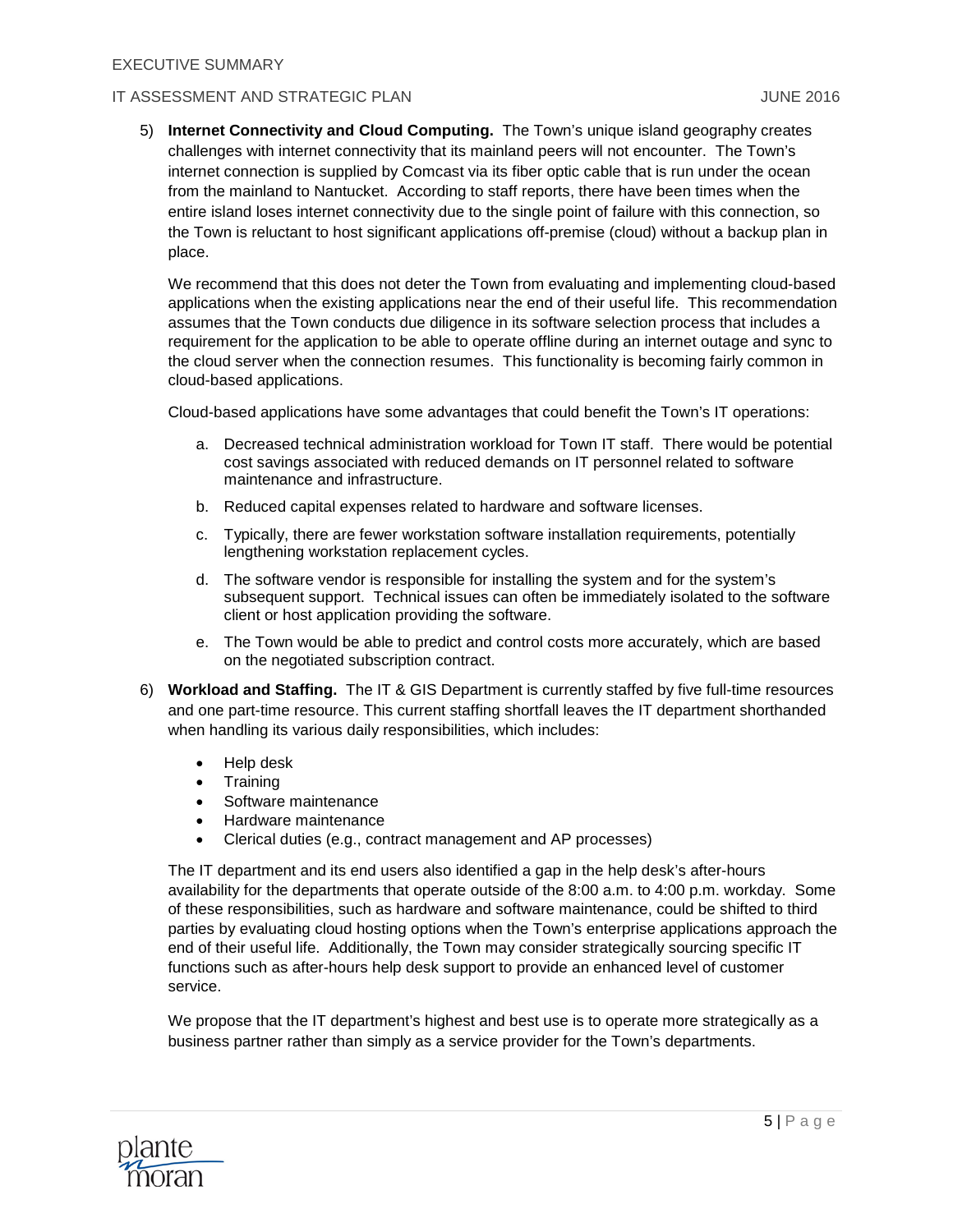#### 7) **Create a Chief Information Officer (CIO) Role**

The Town should consider creating a Chief Information Officer position responsible for executing the Town's information technology strategic plan as well as oversight of information technology project management. This would shift the IT department's current responsibilities away from the previously listed tasks to instead encompass:

- Project management
- Business analysis
- Vendor management

# **Preliminary IT Strategic Goals**

Plante Moran has developed the following five technology goals to ensure that defined projects and technology initiatives are aligned with the overall IT goals and supportive of general business goals of the Town.

#### **Goal #1: Align technology investments and services with IT Strategic Plan**

Ensure that the Town's future technology investments and IT services are aligned and prioritized according to the Town Strategic IT Plan. Acquisitions should be driven by business needs.

#### **Objectives:**

- 1. Refine existing processes that directly relate to project planning, budgeting, and deploymentrelated processes.
- 2. Establish and implement a technology governance process to direct and oversee the acquisition, development, and deployment of technologies which meets ROI guidelines and are consistent with the plan.
- 3. Establish consistent procedures across the Town to ensure that all departments, as part of the development and deployment of technology-based solutions, add value to services that meet Town business needs.
- 4. Develop and regularly review a technology implementation program.
- 5. Strategically source new technologies, and look to external vendors to bridge gaps with inhouse resources.

#### **Goal #2: Maximize Quality of Service**

Ensure that services and infrastructure provided by the IT Department are adequately supporting the critical business functions of the Town.

#### **Objectives:**

- 1. Ensure excellent communication between the IT Department and Town stakeholders.
- 2. Refine the Town's Project Methodology detailing the steps for initiating projects, having projects approved, prioritized, tracked and ultimately implemented.
- 3. Implement tools, technologies, and procedures that will enhance the ability to more effectively and efficiently support and manage the existing IT infrastructure.

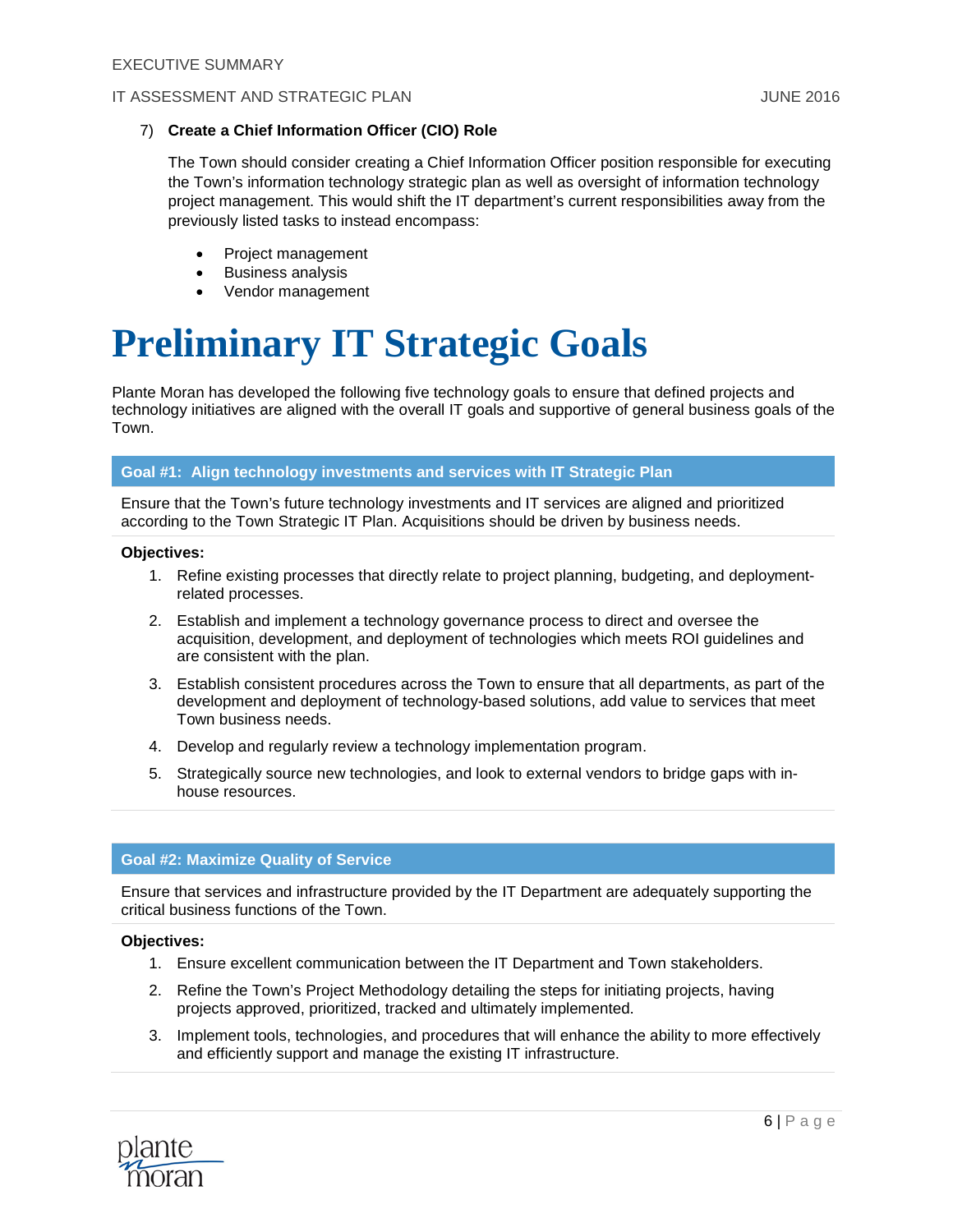#### IT ASSESSMENT AND STRATEGIC PLAN AND STRATEGIC PLAN

- 4. Initiate activities that will improve the overall security of technology assets and data within the Town.
- 5. Implement technology-based solutions that hold benefit for customers.
- 6. Implement technologies and associated processes that reduce technology costs, including, but not limited to, cloud-based software.
- 7. Implement web-based tools and mobile applications to better serve the Town's citizens and visitors.
- 8. Review open source systems to determine long term viability and replace where feasible.

#### **Goal #3: Enforce standards, policies, and procedures**

Establish, communicate, and implement a framework of standards, policies, and procedures that results in a consistent methodology for the achievement of operational excellence.

#### **Objectives:**

- 1. Establish and implement a standards-based environment for the Town-wide acquisition, development, and deployment of technologies. This includes standardizing, to the greatest extent practical, databases and hardware to encourage single points of data entry and ease of data extraction.
- 2. Adopt a policy to streamline departmental IT purchases including technical requirements to which purchases must adhere.
- 3. Establish consistent procedures when interacting with departments as part of the development and deployment of technology-based solutions.
- 4. Implement practices and procedures to mitigate/minimize risks associated with technology initiatives.

#### **Goal #4: Adopt processes to move towards a paperless environment**

Develop and implement policies and procedures that result in a consistent methodology for archiving electronic records, reducing the need to retain paper files.

#### **Objectives:**

- 1. With the implementation of a new ePermitting system, evaluate record retention needs to determine the data that need to be converted.
- 2. Determine easy and low-cost opportunities to move the Town culture towards a paperless environment.
- 3. Evaluate document management systems to insure that files are integrated with financial transactions, quickly, easily and retrievable.
- 4. Ensure that proper attention is given to data security.

### **Goal #5: Move toward Digital Government model**

An increasingly mobile and sophisticated constituency and workforce calls for technological solutions with critical business information available in real-time that are aligned with service innovation. This

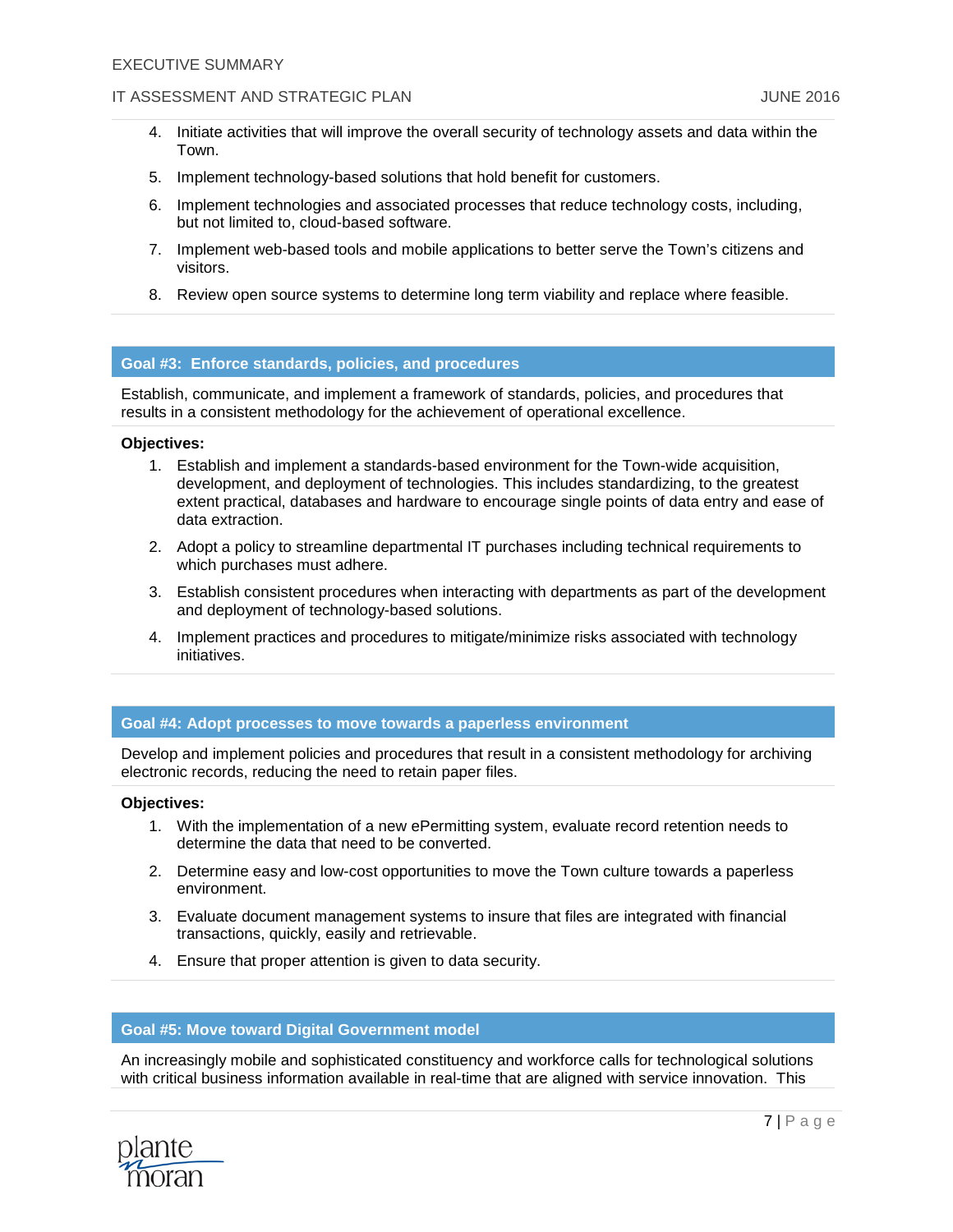goal looks to most effectively implement digital solutions that take into account changing expectations of increasingly connected people.

#### **Objectives:**

- 1. Implement e-Government / m-Government technology solutions to innovate or improve government services as well as interactions with citizens, employees, businesses and other government agencies.
- 2. Improve online services for citizens/customers in terms of access to service, navigation, consistent look and feel, and usability.
- 3. Document the critical business reporting requirements, and ensure that the requirements are met when implementing future computer systems.

# **Preliminary Project Portfolio**

Below is the list of current and future IT projects that were identified by the Town and Plante Moran during our engagement with the Town. Projects have been added in correlation with for the recommendations that were made in the IT Assessment Report. A preliminary priority and timing has been applied to each project that was identified; however, this list should be continuously updated by the Town using the project prioritization criteria outlined in this section and in connection with the IT Governance process.

|    | <b>Project</b>                                                       | <b>Priority</b> | <b>Timing</b> | Cost*    |
|----|----------------------------------------------------------------------|-----------------|---------------|----------|
| 1. | Improvement of Surfside Wastewater Treatment<br><b>Plant Network</b> | Medium          | 2017-2018     | \$       |
| 2. | Installation of New Switches                                         | Medium          | 2016-2017     | \$       |
| 3. | <b>MUNIS Upgrade/Replacement</b>                                     | Medium          | 2018-2019     | \$\$\$\$ |
| 4. | Install Radius Wi-Fi at Visitor Services                             | Medium          | 2016-2017     | \$       |
| 5. | Install Fiber - Wannacomet and Our Island Home                       | High            | 2017-2018     | \$\$\$\$ |
| 6. | Install VOIP Wannacomet, NRD, HR                                     | Medium          | 2017-2018     | \$       |
| 7. | Implementation of Permit Tracking (ePermitting)<br>System            | High            | 2016-2017     | \$\$\$\$ |
| 8. | Wireless WAN Testing Initiative                                      | Medium          | 2017-2018     | \$       |
| 9. | Archive and Backup Retention Periods                                 | Medium          | 2016-2017     | \$       |
|    | 10. Guest WiFi Network Configuration Review                          | Medium          | 2016-2017     | \$       |

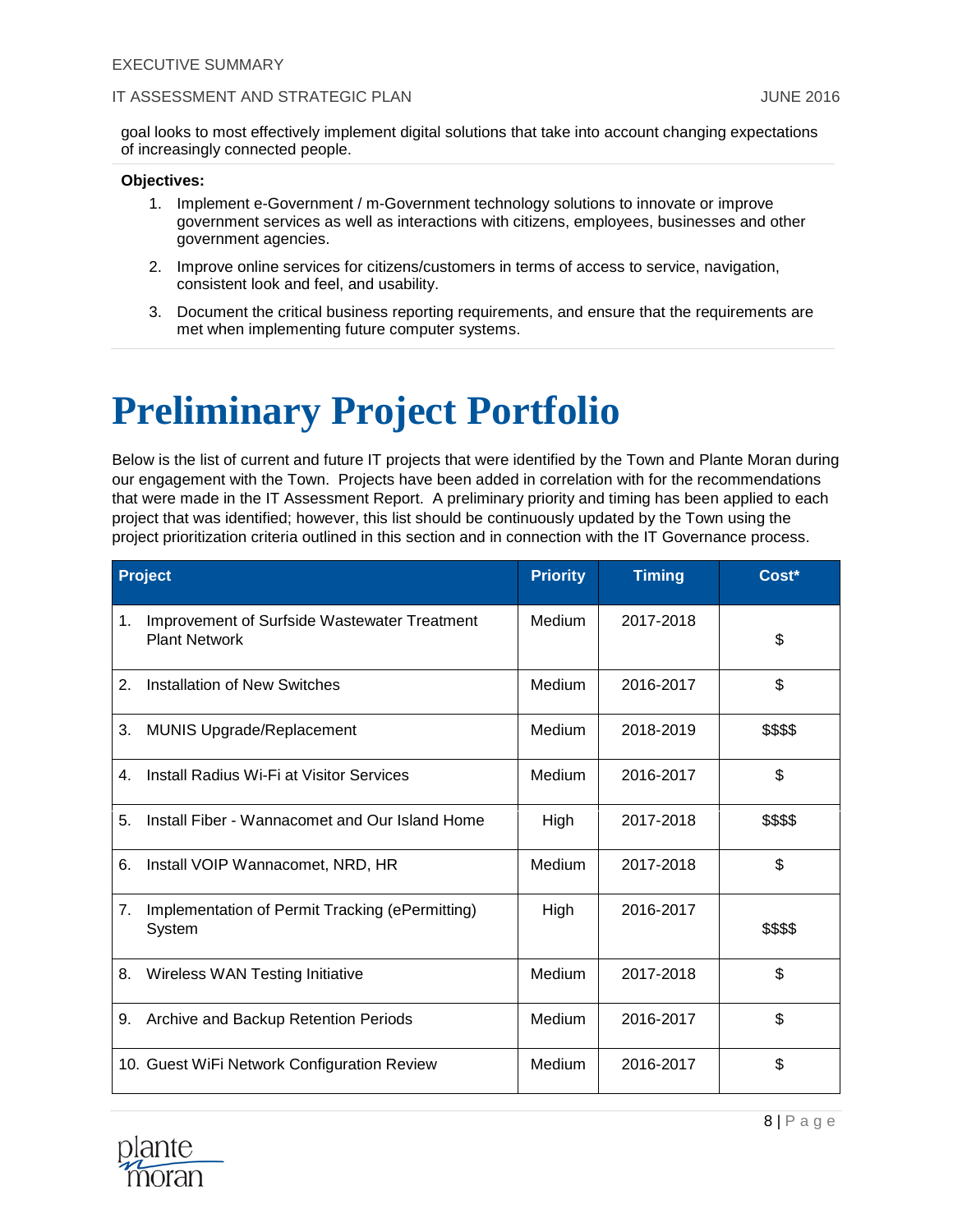## EXECUTIVE SUMMARY

## IT ASSESSMENT AND STRATEGIC PLAN AND STRATEGIC PLAN

| <b>Project</b>                                                        | <b>Priority</b> | <b>Timing</b>       | Cost*    |
|-----------------------------------------------------------------------|-----------------|---------------------|----------|
| 11. Symantec Upgrade                                                  | Medium          | 2016-2017           | \$       |
| 12. Installation of Barracuda Archiver                                | Medium          | 2016-2017           | \$\$     |
| 13. Group Policy Development for Power Management<br>of Desktops      | Medium          | 2016-2017           | \$       |
| 14. Tyler Enhancement - Using PO's, not reqs                          | Medium          | 2018-2019           | \$       |
| 15. IT Assessment Project                                             | Medium          | Completed<br>(2016) | \$\$     |
| 16. Establish remote Access to MUNIS for CPC                          | High            | 2018-2019           | \$       |
| 17. Improvement of Networking at Sheriff's Building                   | Medium          | 2017-2018           | \$\$     |
| 18. Utility Billing System Upgrade                                    | High            | 2016-2017           | \$\$\$   |
| 19. SCADA Upgrade                                                     | High            | 2018-2019           | \$\$\$\$ |
| 20. Website Upgrades and Social Media Expansion                       | Medium          | Ongoing             | \$       |
| 21. Email system upgrades/collaboration tools                         | Medium          | 2017-2018           | \$\$     |
| 22. Implementation of Point Click Care at Our Island<br>Home          | High            | 2016-2017           | \$\$     |
| 23. Plan for Document management systems (Docstar<br>and LaserFische) | Medium          | 2018-2019           | \$\$\$   |
| 24. Implementation of CRM System                                      | Low             | Long Term           | \$\$\$   |
| 25. Archiving of Historical Records                                   | Medium          | On-going            | \$\$\$   |
| 26. EarthChannel Video Upload Speed Problems                          | Medium          | <b>TBD</b>          | \$       |
| 27. Server Replacements                                               | Medium          | <b>TBD</b>          | \$\$     |
| 28. Wannacomet E-Mail Migration                                       | Medium          | <b>TBD</b>          | \$\$     |
| 29. Brant Point Network & VOIP                                        | Medium          | <b>TBD</b>          | \$\$     |

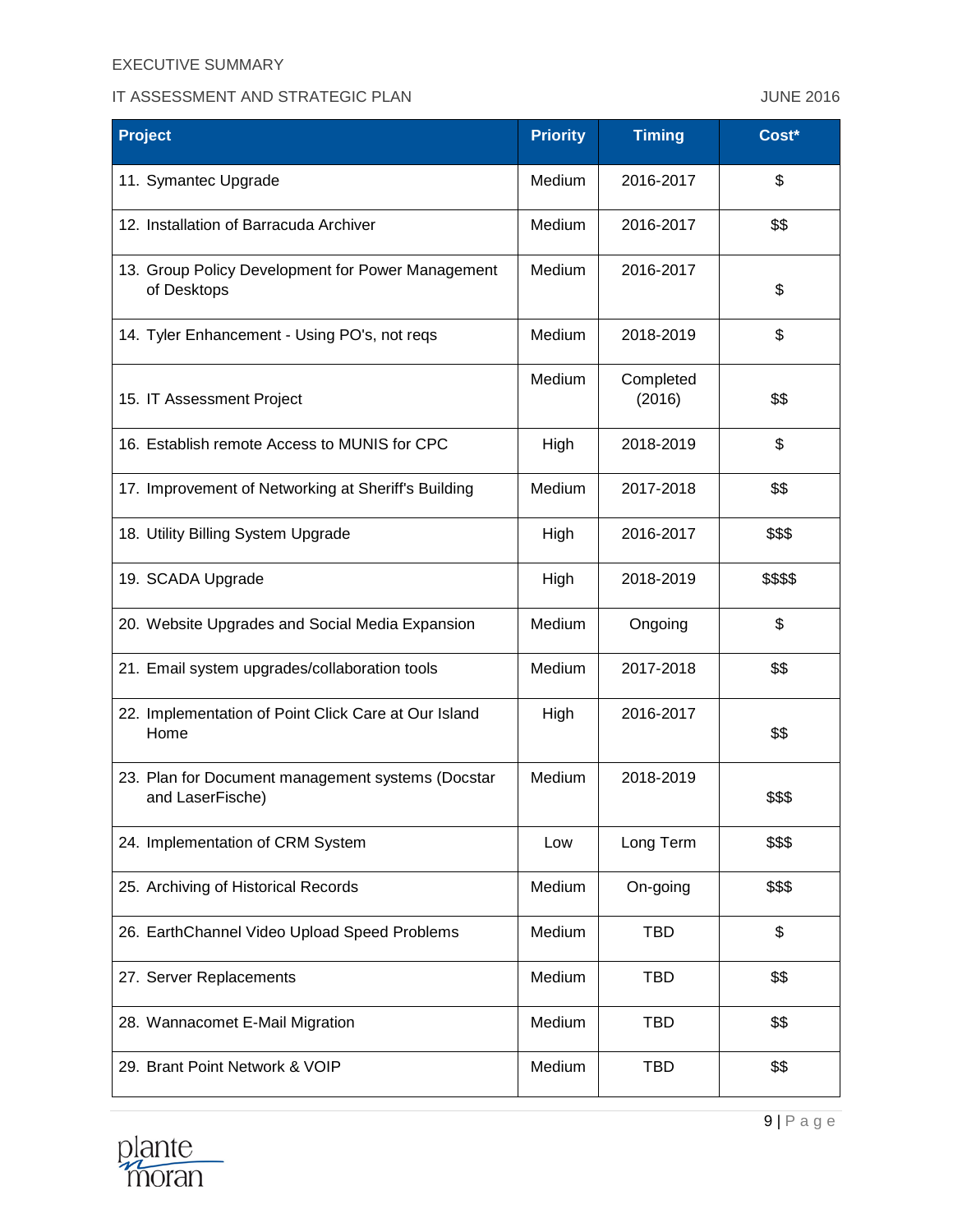### EXECUTIVE SUMMARY

### IT ASSESSMENT AND STRATEGIC PLAN JUNE 2016

| <b>Project</b>                                  | <b>Priority</b> | <b>Timing</b> | Cost*    |
|-------------------------------------------------|-----------------|---------------|----------|
| 30. MUNIS HR Module                             | Medium          | Long Term     | \$\$\$   |
| 31. Downtown Wi-Fi Hot Spot at Visitor Services | Medium          | TBD           | \$\$     |
| 32. Town Building Cabling                       | Medium          | TBD           | \$\$\$   |
| 33. GIS / Vision GeoDatabases                   | Medium          | TBD           | \$\$\$   |
| 34. Wannacomet New Building                     | Medium          | TBD           | \$\$\$\$ |
| 35. Chrome Evaluation                           | Low             | 2016-2017     | \$       |
| 36. Office 365                                  | Medium          | 2017-2018     | \$\$     |

# **Tactical Plan**

Tactical activities have been identified for the more complex of the strategic initiatives outlined above. The tactical items help to break down large tasks into more manageable ones for a successful implementation.

## **IT Governance Tactical Items**

- 1. Finalize the Town's IT Governance Model. Obtain buy-in from stakeholders including Town Manager's office, elected officials and Department heads.
- 2. Formalize the IT Steering Committee and participation.
- 3. Establish a Governance Charter for the IT governance team which coincides with the overall IT Governance Model.
- 4. Formalize the IT Standards Committee and participation.
- 5. Establish a Standards Charter for the IT Standards Committee which coincides with the overall IT Governance Model.
- 6. Develop appropriate documentation (e.g., policies, procedures, standards, etc.) to formalize IT Governance.
- 7. Communicate expectations regarding IT Governance through the IT Communication Plan.
- 8. Create a link between the governance structure and the annual budget process. This will ensure that technology planning is conducted in an organized fashion
- 9. Establish a formal communication channel and process between all levels. This allows IT staff to provide feedback to management and is critical to the success of the IT Governance Model.
- 10. Work with Information Technology Staff and Management to develop and recommend Town IT standards, for those areas that are deemed as core to the Town IT function, these may include usage, records retention, system architecture, remote access, security, etc.
- 11. Maintain the IT standards repository for the Town.
- 12. Develop and maintain IT standard deviation request process for items falling outside of an established standard.

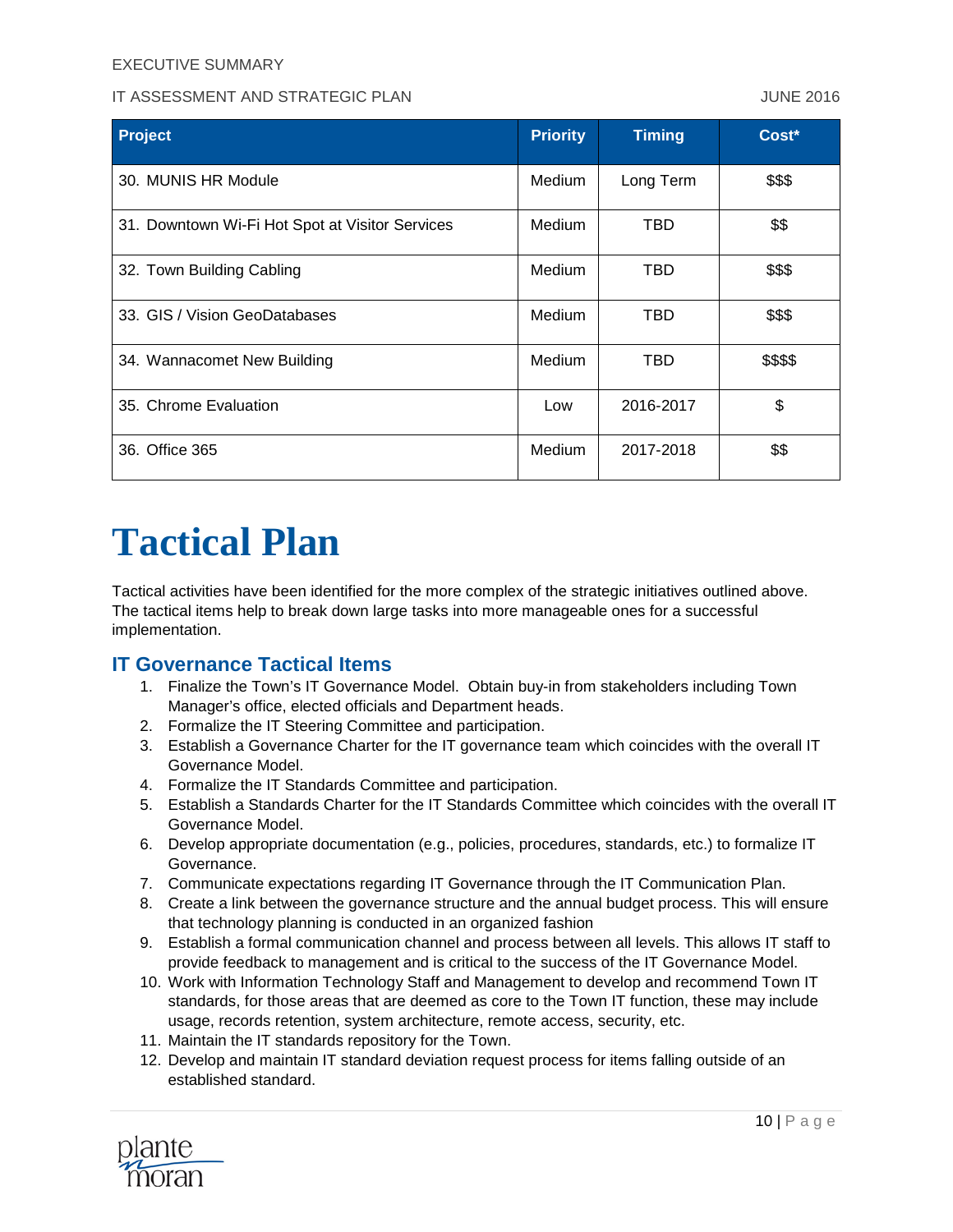- 13. Define Service-Level Agreements with Departments as established by Information Technology. Modify, as appropriate.
- 14. Modify IT governance team meetings/agendas to integrate the IT planning process with the business planning processes. This will help to facilitate the decision-making process in a manner that is consistent and clearly understood by all those involved.

# **Project Portfolio Management (PPM) Tactical Items**

- 1. Establish Project Criteria/Definitions. Clearly establish criteria for the elements that define a formal project.
- 2. Finalize PPM Framework. Finalize the standard framework to prioritize all Town IT projects in order to generate a more complete and quantifiable analysis.
- 3. Establish Information Technology Project Management Office as having primary responsibility for maintaining the Project Portfolio Database and providing updates via an IT Communication Plan.
- 4. Develop a Project Portfolio Database.
- 5. Apply Prioritization Methodology to Existing Projects. Apply the framework and definition to the existing project backlog list within the Project Portfolio Database.
- 6. Establish Request/Approval Process and Communicate. Utilize the same project approval template for end users to formally recommend a project for approval. This should identify specific milestones. Each project request should support and be aligned with the business plans.
- 7. Integrate IT Planning with Business Planning. Establish a structure to integrate the IT planning process with the business planning processes within the departments. This will help to facilitate the process of making decisions in a manner that is consistent and understood.
- 8. Conclude on Priorities. Conclude on priorities, based on the Project Portfolio Management tactical plan. Provide direction to Information Technology Management on the implementation of technology.